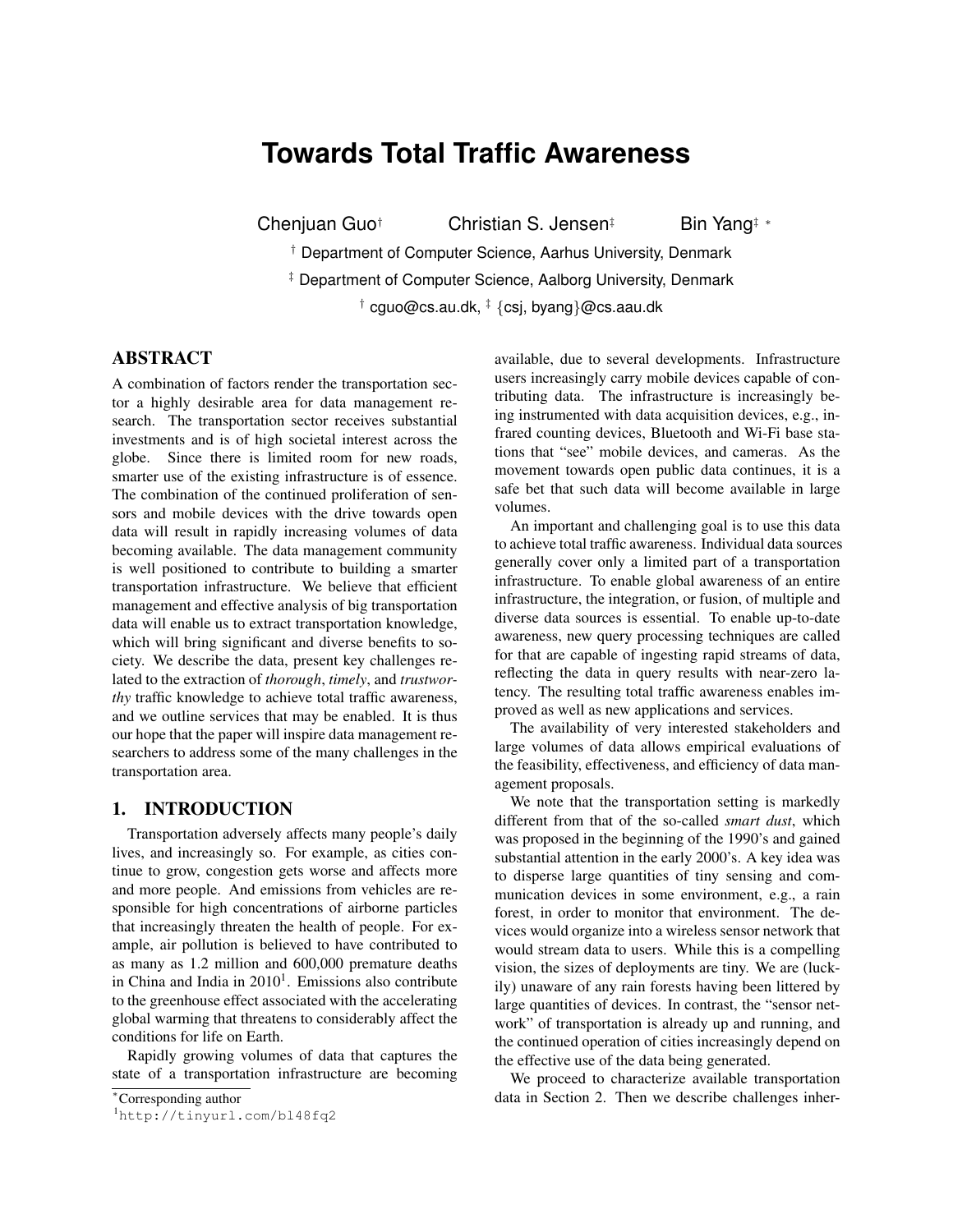| <b>Types</b> | Techniques     | Accuracy | Cost | <b>Dynamic Properties</b>                                    | Objects    |
|--------------|----------------|----------|------|--------------------------------------------------------------|------------|
|              | <b>CANBus</b>  | High     | Low  | Fuel consumption                                             | Moving,    |
| Individual   | <b>GNSS</b>    | High     | Low  | velocities.<br>Instantaneous<br>latitude-longitude locations | stationary |
| Collective   | <b>PS</b>      | Low      | Low  | Travel times,                                                |            |
|              | <b>Cameras</b> | High     | High | average velocities,                                          | Stationary |
|              | <b>LDs</b>     | High     | High | traffic flow                                                 |            |
| Media        | <b>LBSNs</b>   | Low      | Low  | Instant events,                                              | Moving,    |
|              | Radio          | High     | Low  | scheduled events,                                            | stationary |
|              | Web            | High     | Low  | weather conditions                                           |            |

Table 1: Dynamic Data Gathering Techniques

ent in achieving total traffic awareness in Section 3, and we outline applications and services that this enables in Section 4.

## 2. TRANSPORTATION DATA

Transportation data describes properties of stationary and moving objects that influence travel. Stationary objects include elements of a transportation infrastructure, e.g., road segments, intersections, points of interest (POIs), and regions of interest (ROIs). Moving objects includes vehicles, pedestrians, and location-based social network (LBSN) users. Both types of objects have *static* and *dynamic* properties.

Stationary objects have static properties, which may be described in *static data* sources. For example, the length, speed limit, and toll cost of a road segment may be recorded in digital maps and web pages of road authorities. The management of such data calls for spatialdata integration, e.g., location entity matching [1] and geospatial data fusion [2]. Moving objects also have static properties, such as, sizes, weights, or engine types of vehicles.

Dynamic properties of stationary and moving objects are described by *dynamic data* that can be gathered in different ways. For example, an important dynamic property of a road segment is its time-dependent travel time distribution across a day and a week, which can be obtained from data collected by Bluetooth and Wi-Fi sensors installed along the roads. We categorize three types of dynamic data gathering techniques in Table 1.

*Individual gathering* techniques capture individual moving objects' dynamic properties. A controller area network bus (CANBus) is an in-vehicle network that connects sensors that measure a variety of vehiclerelated data, e.g., fuel consumption, at some frequency. A Global Navigation Satellite System (GNSS), e.g., GPS or Galileo, is able to capture a moving object's instantaneous velocities and latitude-longitude locations at some frequency (up to every  $0.02$  seconds<sup>2</sup>). The accuracies of the reported properties are high. For example, fuel consumption can be recorded with error rates between  $-2\%$  and  $+2\%$ <sup>3</sup>.

The data collected by individual moving objects also relates to different stationary objects. Thus, it is possible to infer travel times or fuel consumptions associated with the traversals of road segments.

*Collective gathering* techniques are deployed at fixed locations in a transportation network, and they excel at capturing dynamic properties of stationary objects, e.g., the traffic flow of a particular road segment. Presence sensing (PS) techniques (e.g., Bluetooth, Wi-Fi, RFID, and Infrared), cameras, and loop detectors (LDs) are able to detect *occurrences* of moving objects at fixed locations where devices are deployed. Given the distance between, e.g., two cameras, and timestamps of vehicles' occurrences, the average speeds of road segment can be derived.

These techniques vary according to the fraction of objects they are able to detect. Cameras and LDs are able to capture almost all moving objects that pass by, while PS techniques are only able to capture some 20 to  $30\%$ <sup>4</sup> of the objects that pass by. However, deployment and maintenance costs of PS techniques are relatively low.

*Media gathering* techniques rely on humans to contribute data, e.g., about an accident, a scheduled event such as a football match, or the weather. These techniques generally report on dynamic properties of stationary and moving objects.

Location-Based Social Networks (LBSNs) are good at capturing instant and scheduled events, e.g., in the form of check-ins and user-generated content (*UGGC*) such as geo-tagged tweets and photos. The density of captured events depends on the density of users and on how frequently they post on LBSNs. The accuracy can vary greatly.

Radio stations can broadcast data on instant and sched-

<sup>3</sup>http://tinyurl.com/op6trtx

<sup>4</sup>http://tinyurl.com/low8vg8

<sup>2</sup>http://tinyurl.com/m7wqerc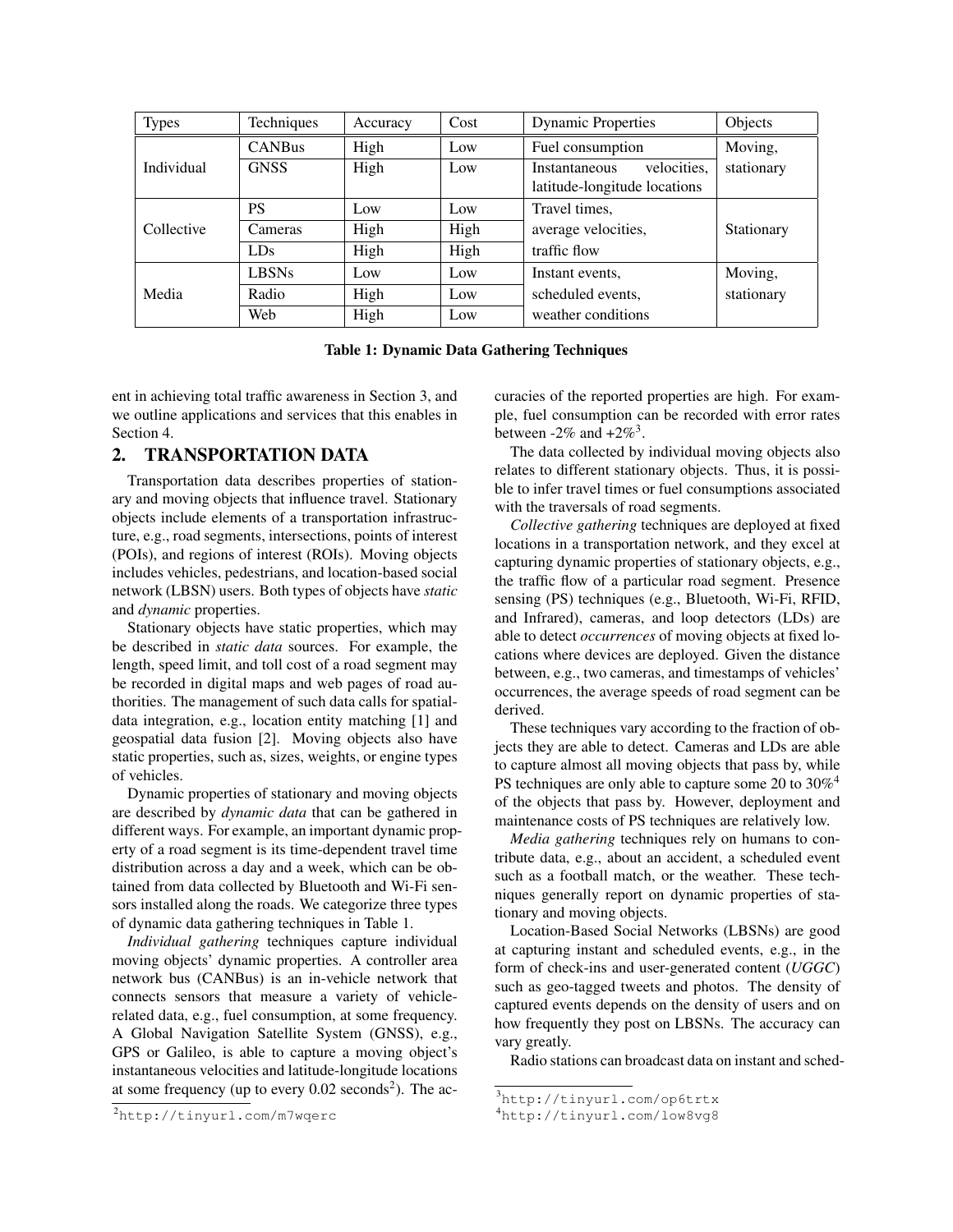

Figure 1: From Transportation Data to Thorough, Timely, and Trustworthy Transportation Knowledge

uled events and weather conditions. The accuracy is relatively high, and the deployment cost is relatively low. The web is also a good resource of schedules events and weather conditions, and accuracy is high and cost is low.

Finally, dynamic data can be classified into *real-time*, *batch*, and *historical* data. *Real-time* data is delivered immediately after being collected, *batch* data is accumulated and then delivered in batches according to some protocol, and *historical data* is delivered some time after it is collected.

#### 3. TOTAL TRAFFIC AWARENESS

To support different applications and services, we envision a system that transforms data into transportation knowledge; see the architecture in Figure 1.

#### 3.1 Knowledge Representation and Properties

Transportation knowledge takes the forms of *facts*, *statistics*, *rules*, and *models*. We assume that transportation data is cleaned and pre-processed before being passed through the modules in Figure 1.

Facts describe stationary and moving objects' dynamic properties, such as the average velocity of a vehicle passing through a segment. Facts are the product of integration and consolidation of dynamic data across different data sources. Thus, the *fact extraction* module integrate data elements that describe the same property of an object but are stored in different sources. It is often appropriate to associate facts with an estimated reliability.

Statistics are temporal and spatial aggregations on dynamic data and facts, such as the distribution of travel times with which vehicles pass through a road segment or the frequent routes that a user traverses between home and work during April. The *statistics computation* module must ensure the integrity of data and facts while describing them more compactly.

Rules make it possible to infer stationary-object properties from the properties of moving objects, and vice versa. For example, if at least *x*% of detected vehicles having velocities smaller than *y* then a road segment is considered as congested. And if a road segment is congested, the time needed to traverse it exceeds *z* minutes. Rules are produced by the *rule extraction* module.

Models describe stochastic processes that represent possible evolutions of objects across time. For example, given the current vehicle density at a road segment, a model may predict possible densities at the segment and adjacent segments 15 minutes into the future. Given an object's past trajectories, a model may predict the the object's future trajectories. The *model learning* module derives such models that are subsequently fed with real-time dynamic data to infer possible dynamic, future properties.

Next, transportation knowledge can be classified according to its temporal aspect. Historical knowledge describes past traffic and is obtained from the historical transportation data. Instant knowledge describes current or near-past traffic. It is derived by means of *fact extraction*, *statistics computation*, and *reasoning* from streaming real-time, dynamic data. Examples include the current vehicle density of a road segment and the congestion status of a road segment. Future knowledge infers future traffic, e.g., whether a segment is congested or clear 15 minutes from now. This knowledge is obtained from models and real-time dynamic data.

Three aspects are essential to achieve total traffic awareness. First, *thoroughness* relates to the spatial, temporal, and property coverage. Spatial coverage is thorough if the knowledge covers an entire transportation infrastructure; temporal coverage is thorough if the knowledge covers an entire period of interest; and property coverage is thorough if the knowledge fully covers the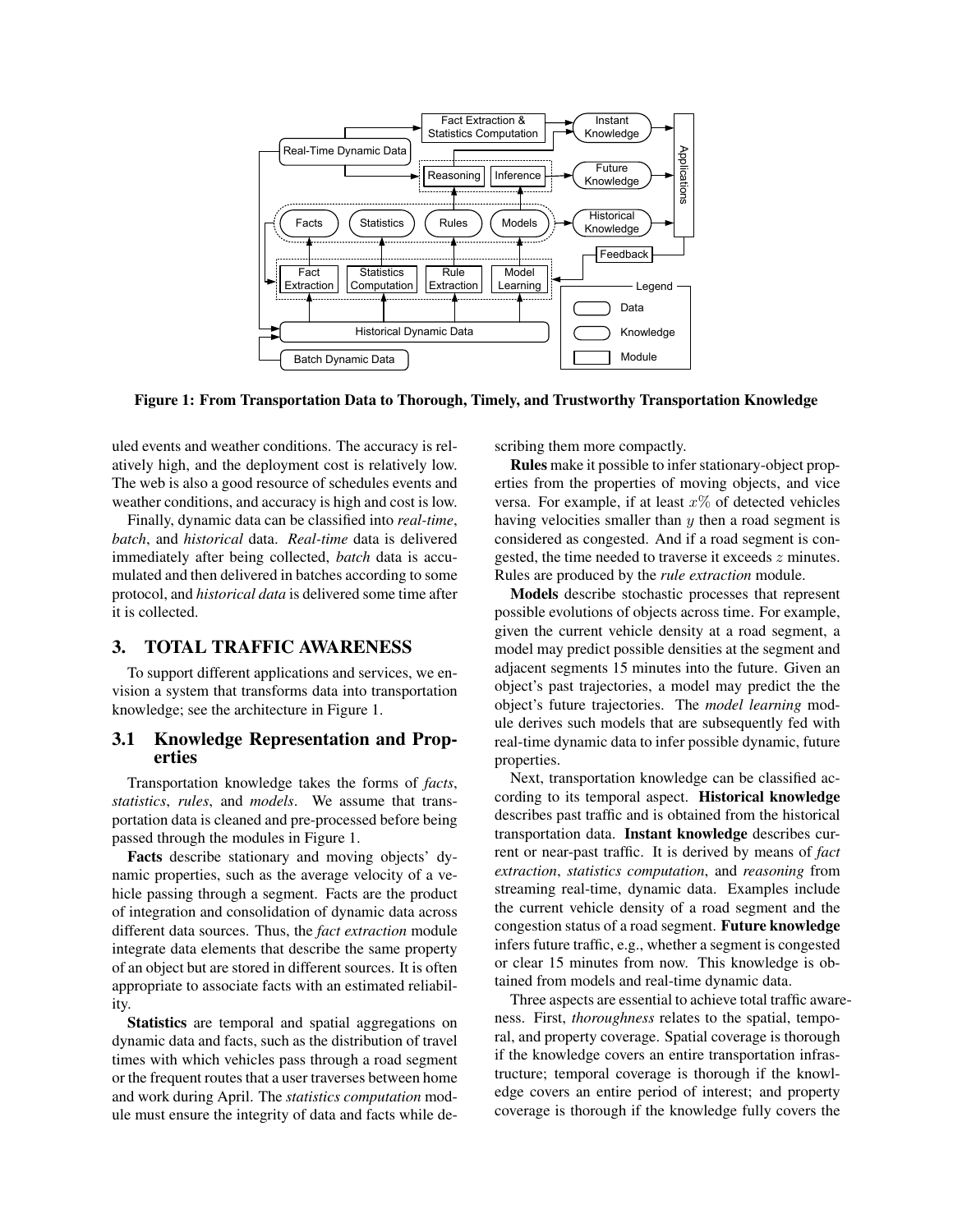traffic properties of interest (e.g., travel times, fuel consumption). Next, *timeliness* implies that the available knowledge is up-to-date. For example, a self-driving car requires knowledge as to whether it can go across an intersection to be at most milliseconds old, while a few seconds of delay may be acceptable for a continuous routing service. Third, *trustworthiness* means that the knowledge is sufficiently accurate and reliable for its use, even if it is derived from inaccurate and uncertain data. The knowledge should come with a quantification of its accuracy and reliability.

#### 3.2 Challenges

To achieve total traffic awareness, it is necessary to effectively and efficiently utilize the available static and dynamic transportation data. Table 2 offers an overview of key challenges.

Thoroughness: Any single type of dynamic data is unable to offer thoroughness by itself. For example, camera data can only cover the locations where cameras are deployed. Thus, data integration is of essence. Traditional techniques, e.g., schema alignment [3] and data fusion [4], need to be adapted to the spatial-temporal aspects. Further, integration must contend with the general characteristics of transportation data. Recent techniques for *big data integration* [5,6] can be helpful. Major challenges relate to sparsity and duplicate detection.

Sparsity: Although integrating various types of dynamic data increases thoroughness, *spatial*, *temporal*, and *property* data sparsity must be addressed.

Spatial sparsity occurs because some roads lack sufficient data. For example, no data is available for a road with no PS, LDs, or camera deployment if no vehicle with a contributing GNSS devices has traversed it. Borrowing data from nearby and topologically similar roads [7, 8] may be useful for obtaining knowledge for such roads.

Extrapolation-related techniques may be used for addressing temporal sparsity. Knowledge for a road during a period when no data is available can be inferred from data from nearby periods [9], from data from nearby roads that have data for the relevant period [8], or from data from nearby or similar roads with data from nearby periods [10, 11].

Property sparsity occurs when no data captures a desired property. In such cases, it may be possible to exploit related data. For example, if only GNSS data is available for a road segment, but fuel consumption is desired, it is possible to feed the GNSS data to environmental impact models to derive fuel consumption data [12].

To fully contend with sparsity, major challenges remain. Many existing methods rely on complex mathematical optimizations that do not scale to big trans-

portation data. Scalable solutions to solving complex optimizations are missing. Alternatively, novel problem formulations that exploit scalable techniques, e.g., scalable matrix operations, are needed.

Second, existing methods often assume static scenarios rarely consider real-time data. In contrast, our setting calls for techniques that are able to adapt to realtime data.

Third, existing techniques consider the three sparsity aspects individually, and typically rely on one type of data (primarily GNSS data). Techniques that are able to consider all the three sparsity aspects and to exploit multiple data sources in a holistic manner are called for.

Duplicate detection: If a moving object is detected by more than one data gathering technique, duplicate records are generated. For example, assume that we want to know the number of vehicles passing through a road segment during a short period. GNSS records may suggest 5, while PS records may suggest 7. Simply adding 5 and 7 is wrong if one vehicle is detected by both techniques.

Duplicate detection aims to identify the data that describes same moving objects, where the data is collected by different techniques. A simple heuristic for identifying duplicates is that if trajectories provided by different techniques are highly consistent, they may refer to the same moving object. However, the heterogeneity of trajectories is not addressed well in most of existing trajectory clustering methods [13]. Recent advances in duplicate detection in dynamic settings [14] may offer a good starting point, but cannot be applied directly.

Timeliness: Ensuring up-to-date traffic awareness presents several challenges.

Incremental maintenance: Historical knowledge, e.g., a model for predicting the travel time on a segment, is built from historical data. As such data accumulates, the historical knowledge may change. When and how the historical knowledge would change are usually unknown and cannot be predicted. This calls for an efficient and effective approach to incrementally update and maintain historical knowledge.

While we expect that it will be relatively easy to contend with facts and rules, the real challenge lies in how to maintain models. One possibility is to adopt an online learning approach, where models are updated frequently using very recent data. However, this approach may be sensitive to unscheduled traffic events, such as accidents or road construction. Another strategy may be to update the historical knowledge only when recent data disagrees significantly with the existing historical knowledge. To summarize, incremental maintenance challenges include: (1) how to efficiently and effectively identify the (dis)agreement between the existing historical knowledge and recent data; (2) how to efficiently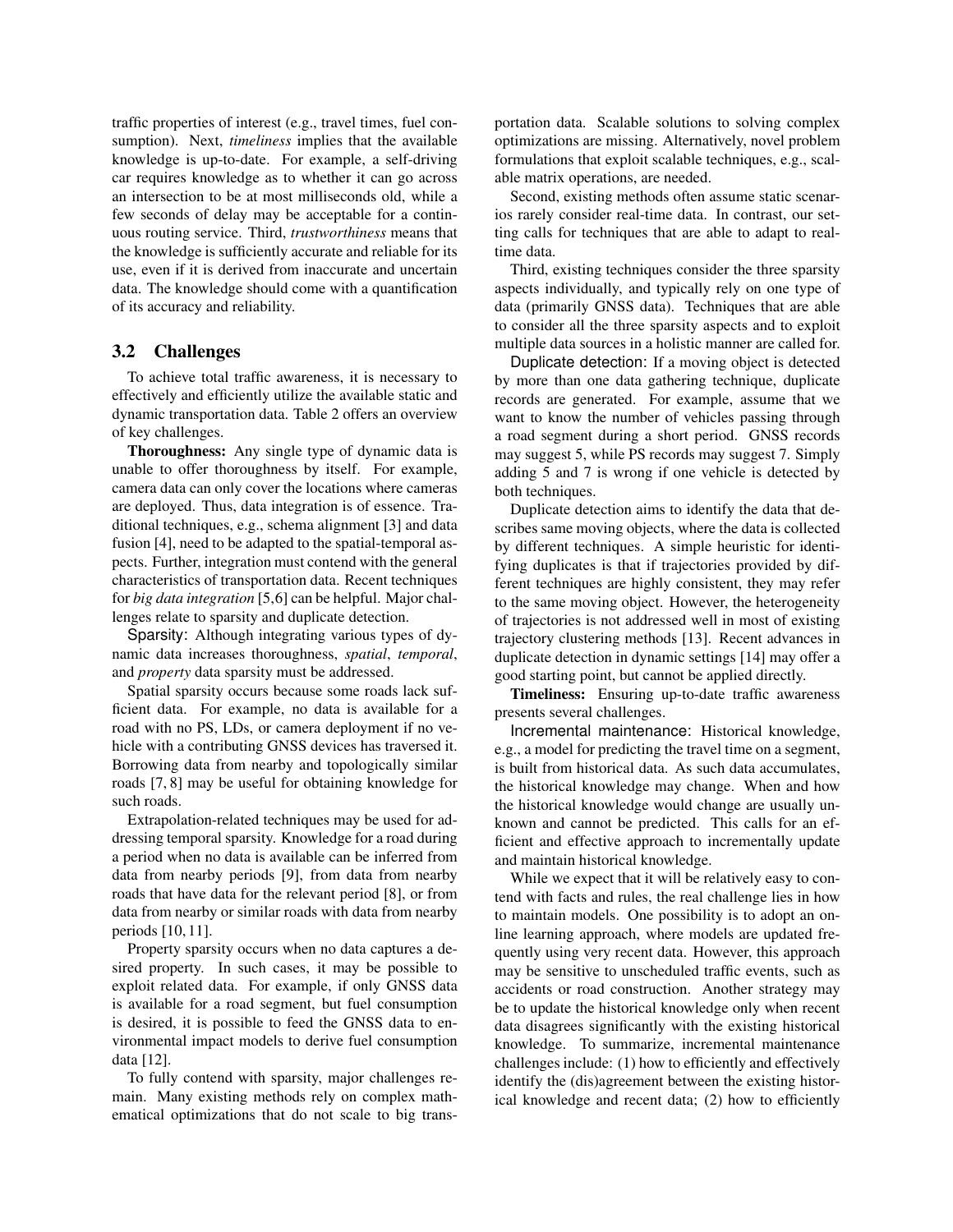| Properties             | Challenges                  | Historical | Instant   | Future    |
|------------------------|-----------------------------|------------|-----------|-----------|
|                        |                             | Knowledge  | Knowledge | Knowledge |
| <b>Thoroughness</b>    | Dealing with sparsity       |            |           |           |
|                        | Duplicate detection         |            |           |           |
|                        | Incremental maintenance     |            |           |           |
| <b>Timeliness</b>      | Efficient retrieval         |            |           |           |
|                        | <b>Efficient</b> processing |            |           |           |
|                        | Conflict reconciliation     |            |           |           |
| <b>Trustworthiness</b> | Veracity enhancement        |            |           |           |
|                        | Accurate prediction         |            |           |           |

Table 2: Total Traffic Awareness Challenges

and effectively differentiate the two cases; and (3) how to address disagreements.

Efficient retrieval: We consider the efficient retrieval of historical knowledge. While some techniques for efficient historical knowledge retrieval do exist, we face the specific challenge that our knowledge is spatio-temporal and takes four forms.

There is a need for efficient retrieval that involves comparisons between historical knowledge and streaming real-time data. For instance, when an accident happens, it is of interest to predict the spatio-temporal extent of the congestion in the road network that is caused by the of the accident. Facts and statistics from a similar past accident that happened in a similar situation (e.g., same region, at a similar time of day, under similar weather condition) may provide reliable predictions. Rules (e.g., if an intersection is congested, its X% adjacent segments and its Y% 2-nd adjacent segments will be congested) and models (e.g., prediction of the duration of congestion) at the current accident location may also help predict the impact of the accident. How to efficiently retrieve historical facts, statistics, rules, and models that are relevant to given dynamic real-time data is an important challenge.

Efficient processing: It should be possible to generate instant and future knowledge efficiently from historical knowledge and dynamic real-time data so that upto-date knowledge is available to applications.

The generation of facts, statistics, and traffic statuses from rules must contend with the specifics of transportation data and therefore faces challenges akin to this covered for real-time data integration [15]. As the data sources that provide transportation data keep changing, additional challenges result. Also, the solutions to the thoroughness problems should also be addressed efficiently.

Using models to predict future traffic is another challenge. Some proposals, e.g., [10, 16], address this problem. However, whether these proposals are scalable and work in a rea-time manner is unknown.

Trustworthy: Different types of data have different veracity. For example, camera and loop detectors capture all or nearly all vehicles, while Bluetooth and Wi-Fi base stations do not. Our setting is faced with large amounts of low-veracity data. However, the extracted transportation knowledge should be trustworthy. This causes a number of challenges, including the following.

Conflict reconciliation: Data from different sources may disagree on the same property of a moving object. For example, GNSS data may suggest that a vehicle travels at 50 km/h, while PS data may suggest 55 km/h. The challenge is how to derive a single, trustworthy value for a property given conflicting data, and how to quantify the trustworthiness.

Methods considering data source trustworthiness (e.g., weighted voting) [17, 18] can be adopted. Here, each type of data is associated with a weight reflecting how trustworthy it is. Using the weights, a single trustworthy value for a property can be determined. The key is how to determine the weights. Sometimes, the weight of a technique may vary due to, e.g., weather conditions. A method that can automatically assign appropriate weights and update weights when necessary is highly desired. A possible solution is to use high-veracity data, e.g., camera data, as training data, and to assign and update the weights of other types.

Veracity enhancement: Veracity enhancement aims to extract high-veracity knowledge from low-veracity data from multiple sources. An interesting solution may be to utilize social knowledge (e.g., social media data that mentions traffic, or crowdsourcing) to help increase veracity [19]. A challenge is how to utilize social knowledge in an on-line setting.

Accurate prediction: It is challenging to use historical model knowledge to accurately predict near-future traffic. This may call for novel types of models capable of accommodating traffic dynamics and that are robust enough to deal with low veracity data, e.g., by automatically dropping outlier data.